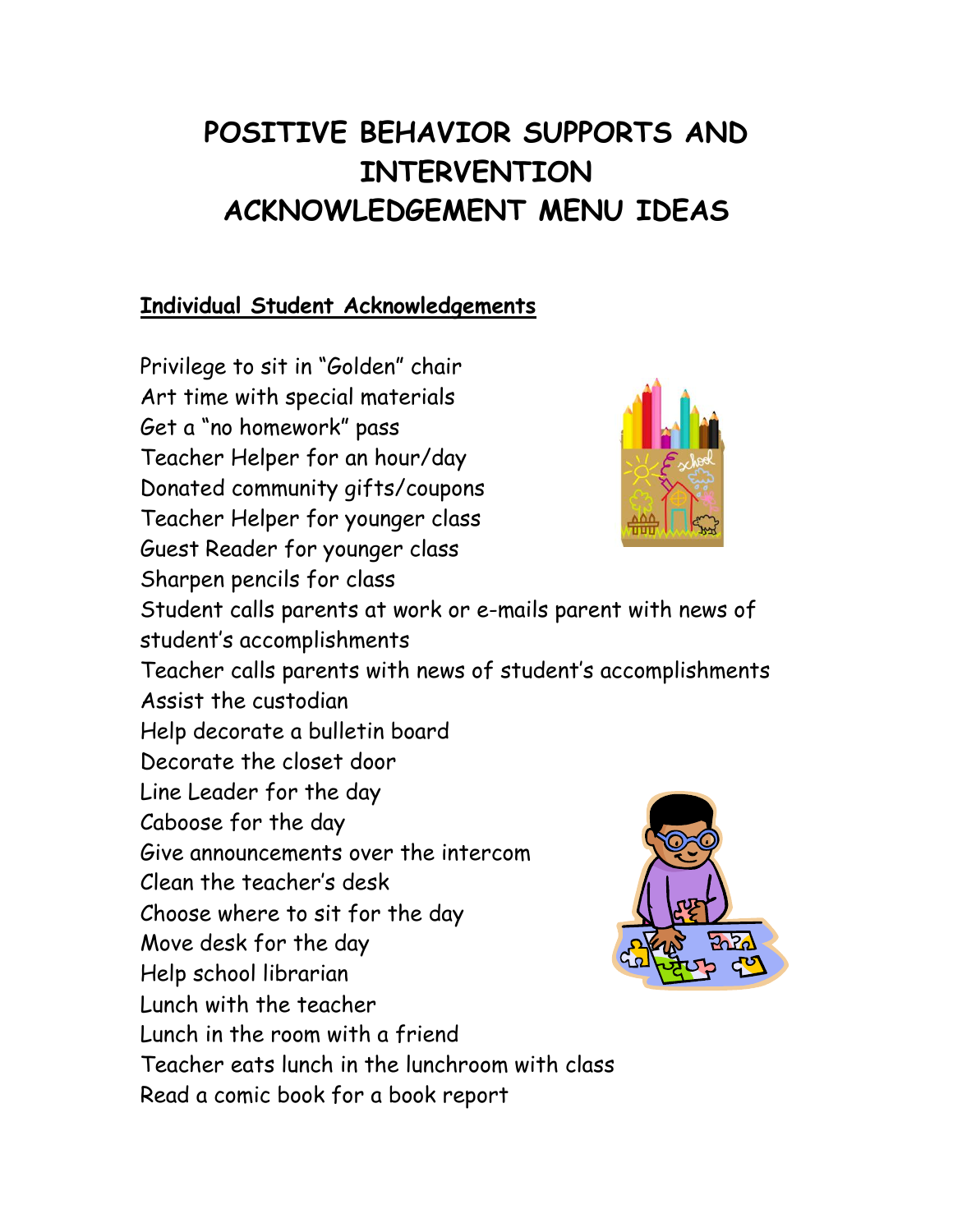One free assignment Invite two friends to play a game during class time Work a puzzle, either jigsaw, word, crossword, or brain teaser Draw a picture on the white board Put your feet on your desk during silent reading Switch jobs with a classmate Visit with the principal with a good news note Be a principal helper Give spelling test to the class Choose a game for the class to play Listen to a CD/iPod during seatwork time Create with clay Water the plants in the classroom Feed the class pet(s) Play with the class pet(s) Take the class pet(s) home for the weekend Shoot paper at the trash can Read to the class Tell three jokes to the class Perform a magic trick for the class Complete a special craft project Sit and work in the teacher's chair for a designated amount of time Teach a lesson to the class Tutor younger students Dismiss the class at the end of the day Give an announcement over the intercom about your class' hard work and accomplishments Choose a book for the teacher to read aloud to the class Choose music for the class to hear Choose which homework problem the teacher will give the answer to for a freebie Dance to favorite music in the classroom

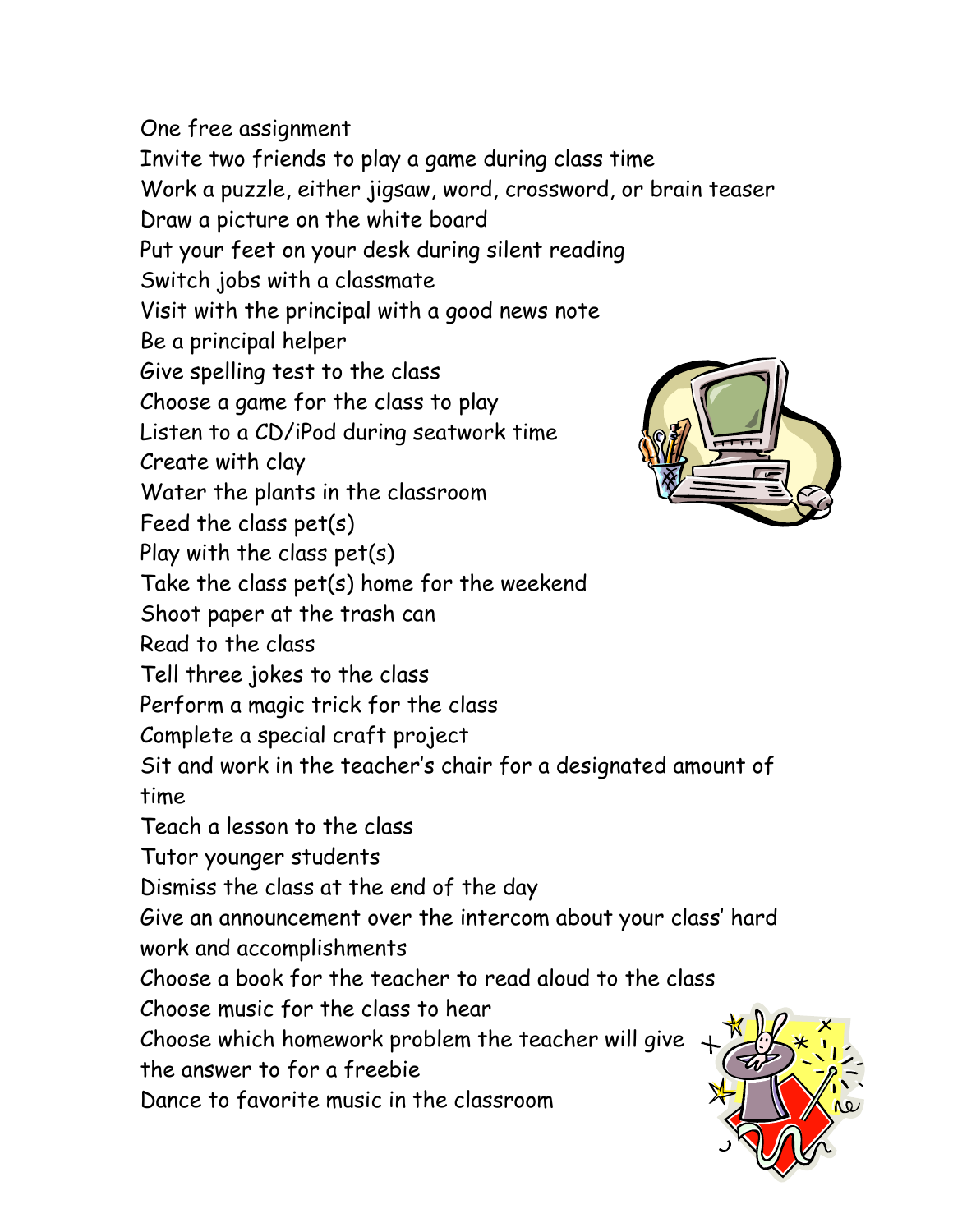Do half of an assignment

Earn extra computer time

Get "free choice" time at the end of the day

Get time to draw

Extra reading time

Keep a stuffed animal at desk

Listen to music while working

Technology helper for day's lessons



Receive a 5-minute chat break at the end of the class or at the end of the day

Sit next to the teacher during story time

Take a trip to the treasure box (non-food items such as water

bottles, stickers, key chains, temporary tattoos, yo-yo's, bubbles,

spider rings, charms and pencil toppers) / candy jar

Teach the class a math lesson

Use colored chalk

Work in the lunchroom

No shoes in the classroom

Work under your desk

Use a "special" pen/pencil for the day

Breakfast with the teacher (bring muffins & juice and welcome the student & a friend in the classroom about 15 minutes early to have breakfast)

Chew gum (sugar free) for the day (as long as it's not seen or heard)

First choice at indoor recess games/recess equipment Stay in at recess (when teacher is not on duty) and play on the computer or play a game with the teacher

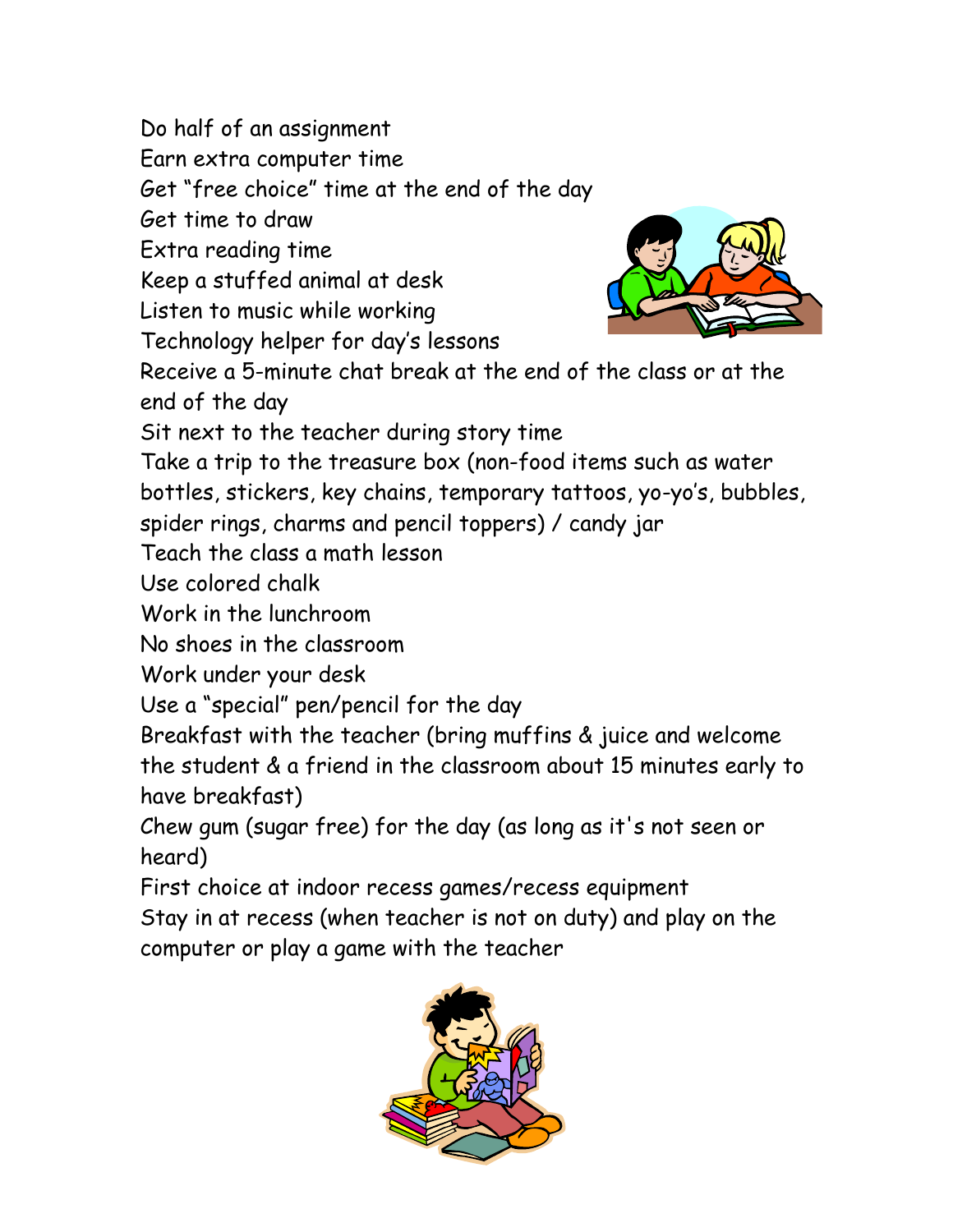#### **Small Group Acknowlegements**

Extra Recess Lunch with Principal Pizza with the Principal Wii Party Dance Dance Revolution Party Pizza Party with a friend and special staff of your choice Root Beer Float with the Principal Picnic Lunch Use colored chalk at recess Give an announcement with 2 friends over the intercom Fine Dining in the Lunchroom with 3 friends Hot Chocolate Party with the secretary Camp Out with Smores

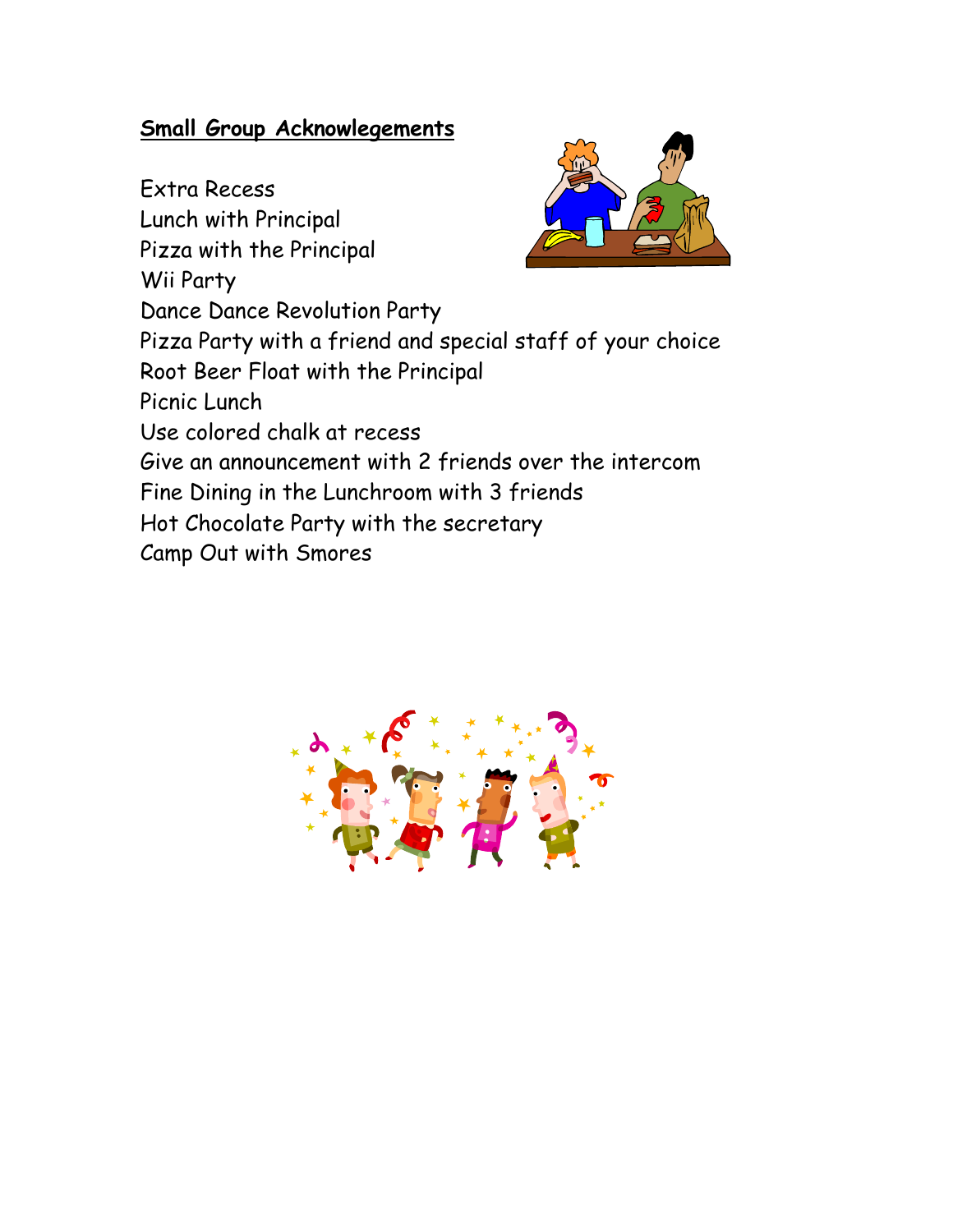## **Class-wide Acknowledgements**

Extra recess Computer Party Free time on computers during library class Popcorn Party with surprise reader Root Beer Float Party Read-In (students bring sleeping bags, pillows and snacks to school and spend the last hour of the day reading favorite books) 20 minute free draw/ CD for class Slipper Day Pajama Day Free PE/music/art Lunch in classroom Sunglasses Day Movie Party Free Gym time- teacher leads Games with special staff Frozen Treat Party Extra PE time Cookie Decorating Party Cupcake Decorating Party BINGO Party Picnic Lunch Outside Indoor Picnic (spread tablecloths on the classroom floor to sit on) Decorate sidewalk with colored chalk Put a sign or banner above the classroom door proclaiming the class' positive accomplishments Have the principal visit and share hobbies or read a book to the class

Set up a challenge or competition with another class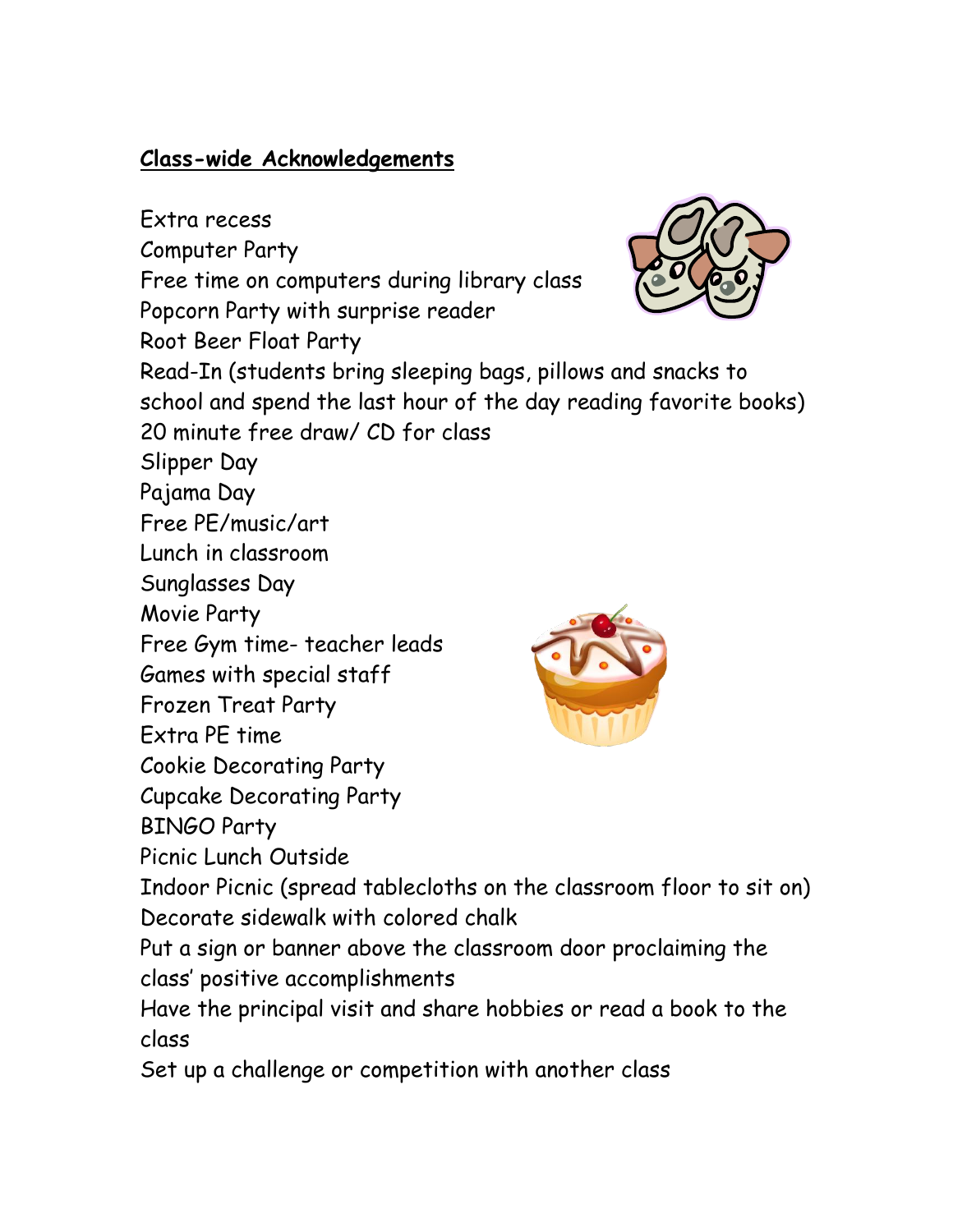Board Games Party (everyone brings board games and plays for

30 minutes)

Talent Show

Crazy Hat Day

Favorite T-Shirt Day

Crazy Socks Day

Have the teacher dress up in a costume or funny clothes for the day

Class Fiesta (serve chips and salsa)

Uno Tournament

Electronics Party

Donut Party

Stuffed Animal Party

Students pick the schedule for the day

Fancy Friday (wear "Dress-Up" clothes)

Chocolate Party while watching Fudge-O-Mania

Read-In with flashlights

Same Color Day (everyone wears the same color and observes how long that it takes others to notice)

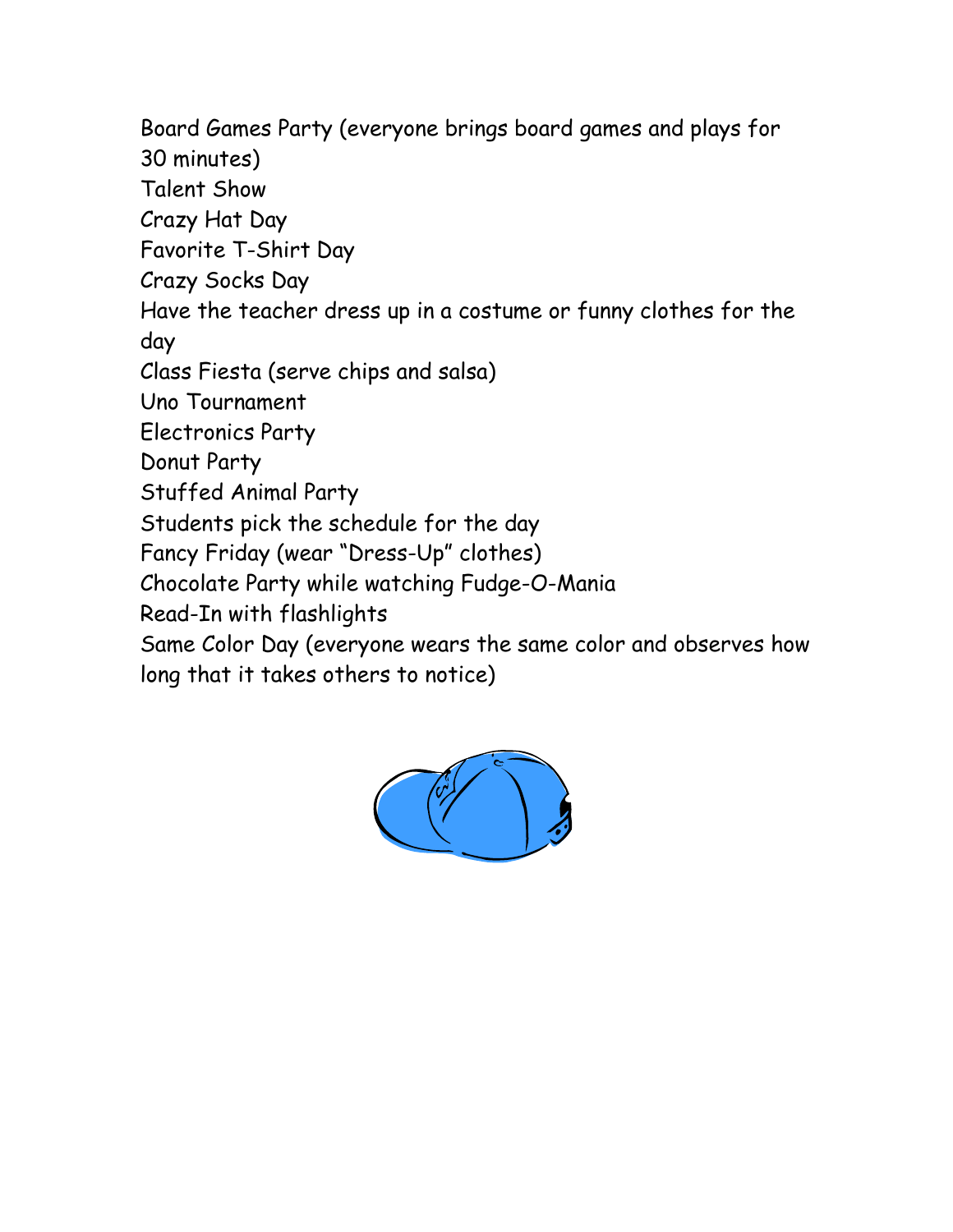## **Staff Acknowledgements**

- Hour for lunch (coverage by administration)
- Fun border/letters
- Front parking spot
- Recess duty coverage
- Donated community gifts/coupons
- Trophy Award (given to staff who goes above and beyond in modeling school-wide expectations for staff/students)

Following Suggestions by Laura A. Riffel, Ph.D.

- Ask an office supply store to consider donating their clearance items to the school and have a "store" for all the staff members to come in and "purchase" office supplies with gotchas they received from each other.
- Ask the cafeteria staff to bake some special cookies. After a particularly difficult day, invite all the staff to come down for cookies in the cafeteria.
- Bring in a masseuse and a massage chair and provide free massages during planning periods. Darken the staff lounge and play classical music. Do this during one of the more difficult months for student behavior. (October, December, March, April, May).
- Call in an ice cream truck to come to the school the last day of criterion reference testing. Have the truck show up after all the students are gone and invite all the staff to come down and have an ice cream on the PBIS team. Tell them they are "Way Cool, the way they accomplished all the testing this week."
- Do a staff survey and find out everyone's favorite snack. Stock the staff lounge with snacks one day a week. The PTO could help furnish the snacks.

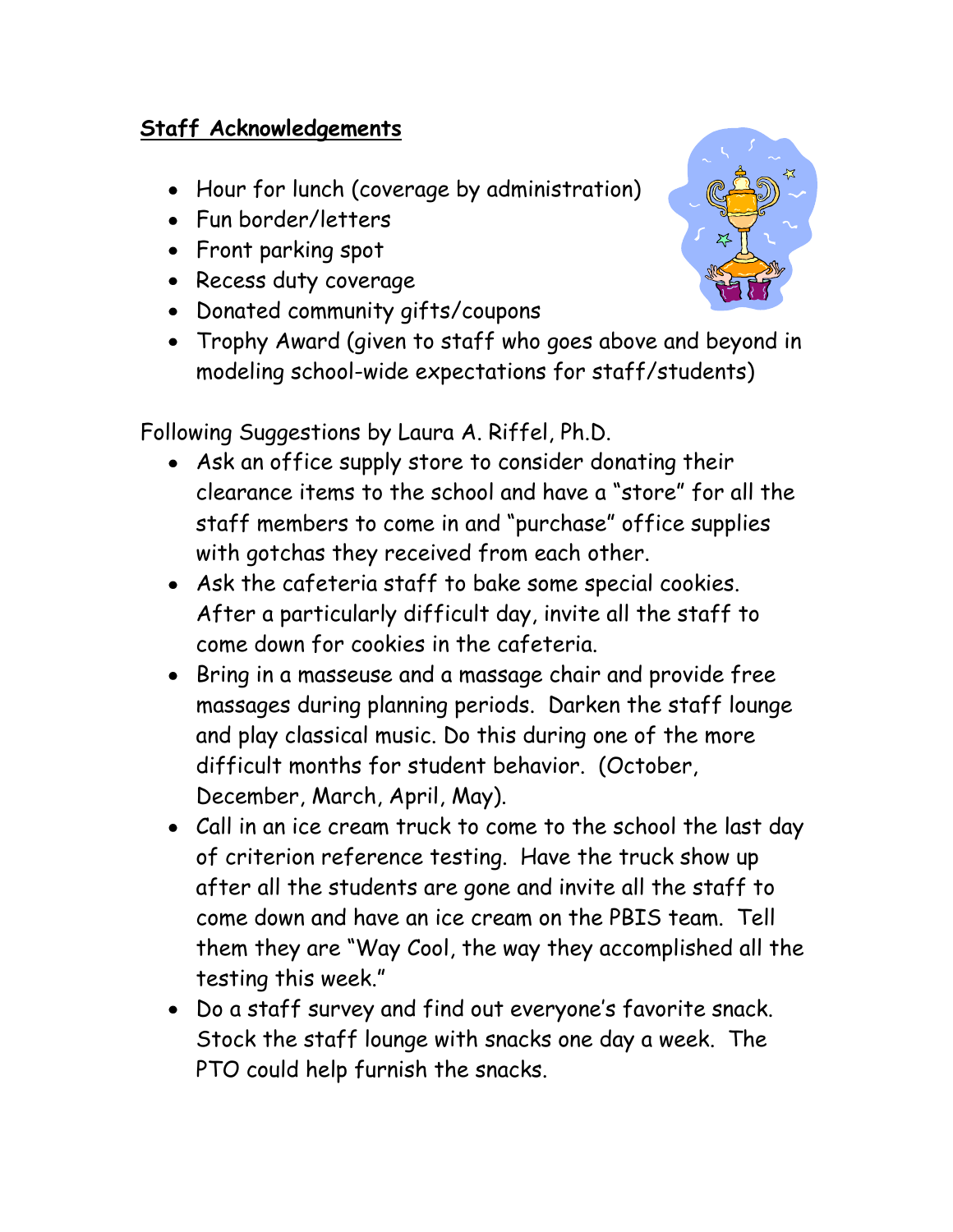- Get a parent volunteer to be at the door in the morning dressed in a tuxedo. Have them speak in a British accent and greet each staff member as they enter the building. They could say something like, "We've been anticipating your arrival Mrs. Yellow."
- Give out thank you cards to all staff members and ask them to write one a week to someone on the staff. Ask them to write to different people each week.
- Give out the Depends Award during staff meeting. Take a pair of Depends<sup>™</sup> Undergarments and spray paint them gold. Give out the Depends Award to the most dependable person each week. This is an award they can keep until it is passed on to the next person. Be specific about how each person is dependable.
- Go around a local mall and ask the store owners to donate items to celebrate great education staff members. If the PBIS team splits up the mall, they can collect a huge bevy of items for giveaway items for the adults. Use these as prizes for recognizing everyone's contributions to the greater cause.
- Gotchas work for school personnel, but only if everyone remembers. Put three silver dollars in your left pocket in the morning. As you compliment different adults in the building, move a silver dollar from your left pocket to your right pocket. At the end of the day, all three silver dollars should be in your right pocket. (You move from left to right to help you remember you are doing the "right" thing.)
- Have the entire staff fill out a sheet answering this question: 1) Name something about yourself that no one else would ever guess. Each morning read one clue and give everyone an answer sheet. Each day they are to guess who the mystery person is based on the clues read that morning. After all the clues have been read, invite the whole staff to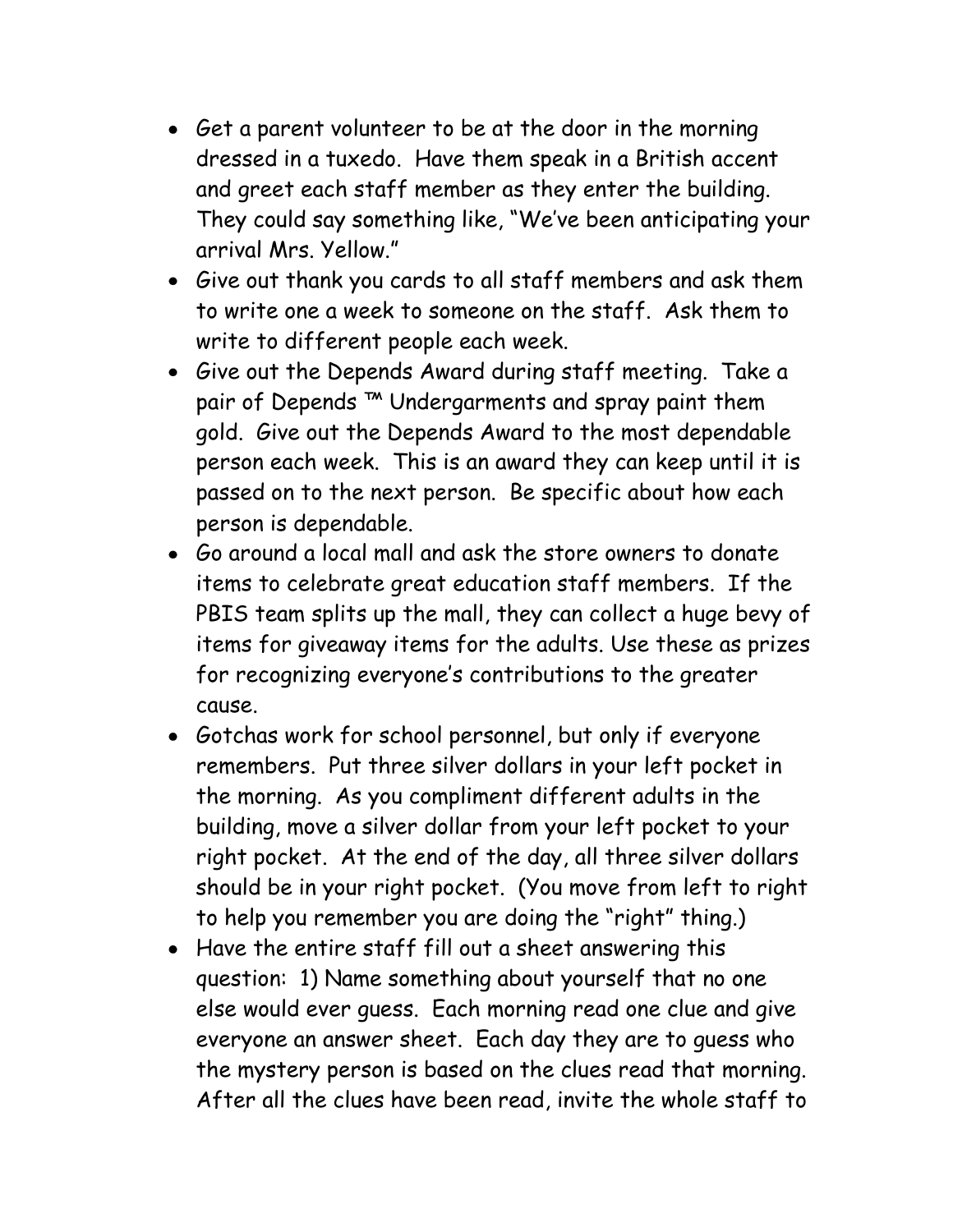a pizza party. Read the entire list of clues and have people guess aloud and then have the real mystery person confess their secret identity. Have a prize for the person who gets the most guesses correct.

- Have the PBIS team read books that would be helpful for teachers and create "Cliff's Notes" on those books for the staff. Send it out in a weekly newsletter. Book idea: Marzano's "What Works in Schools."
- Highlight staff strengths in the parent newsletter. Let the parents know the strengths of each staff member throughout the year.
- Identify what each staff member does best and have an "Academy Awards" ceremony with statues for each person. Invite the parents to come to the award ceremony.
- Name the conference room after an employee each week. Base the choice on someone who has received a lot of gotchas that week. Make a sign for the door and make sure to call people down to the Violet Conference Room.
- Order business cards for each staff member [\(http://www.vistaprint.com/frf?frf=691384697124](http://www.vistaprint.com/frf?frf=691384697124) ) Pick a design that fits each person's personality. Vista Print has almost free deals on business cards.
- Order enough flowers for each staff member to get one and stand at the door as each person enters and tell them you appreciate the way they help children "bloom" in this building.
- Post goals in teachers' lounge and graph results. Example: Positive phone contacts home- shoot for 2 times the number of students in the school. Set the goal of 200% in 6 weeks. (graph phone calls, post cards, emails, notes)
- Purchase small plants for each staff member and place on their desk. Leave a note saying, "I know you'll nurture this